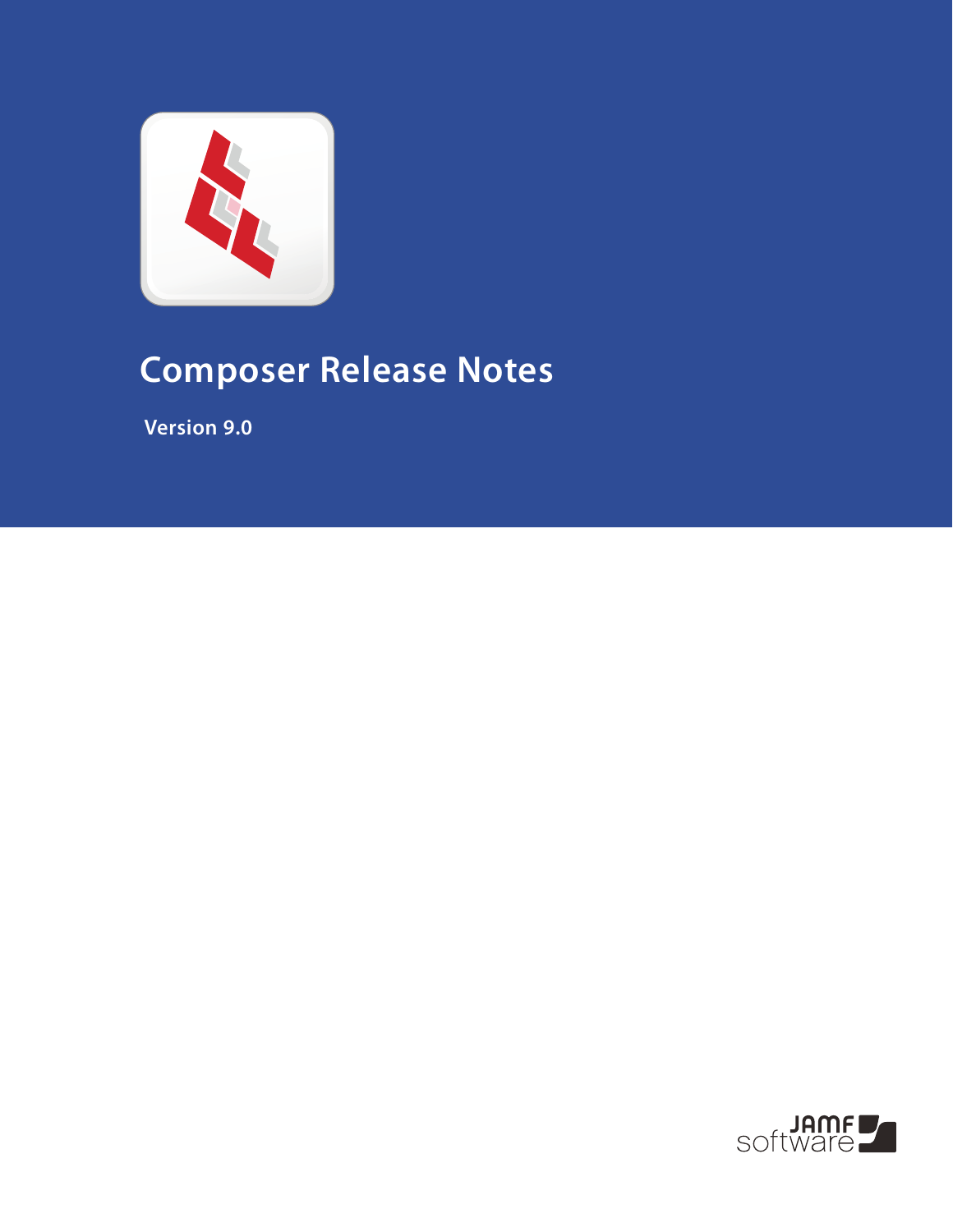**JAMF Software, LLC** © 2013 JAMF Software, LLC. All rights reserved.

JAMF Software has made all efforts to ensure that this guide is accurate.

JAMF Software 301 4th Ave S Suite 1075 Minneapolis, MN 55415-1039 (612) 605-6625

Apple, the Apple logo, and Mac OS X are trademarks of Apple Inc., registered in the U.S. and other countries.

Composer, JAMF Software, and the JAMF Software logo are trademarks of JAMF Software, LLC, registered in the U.S. and other countries.

All other products and service names mentioned are the trademarks of their respective companies.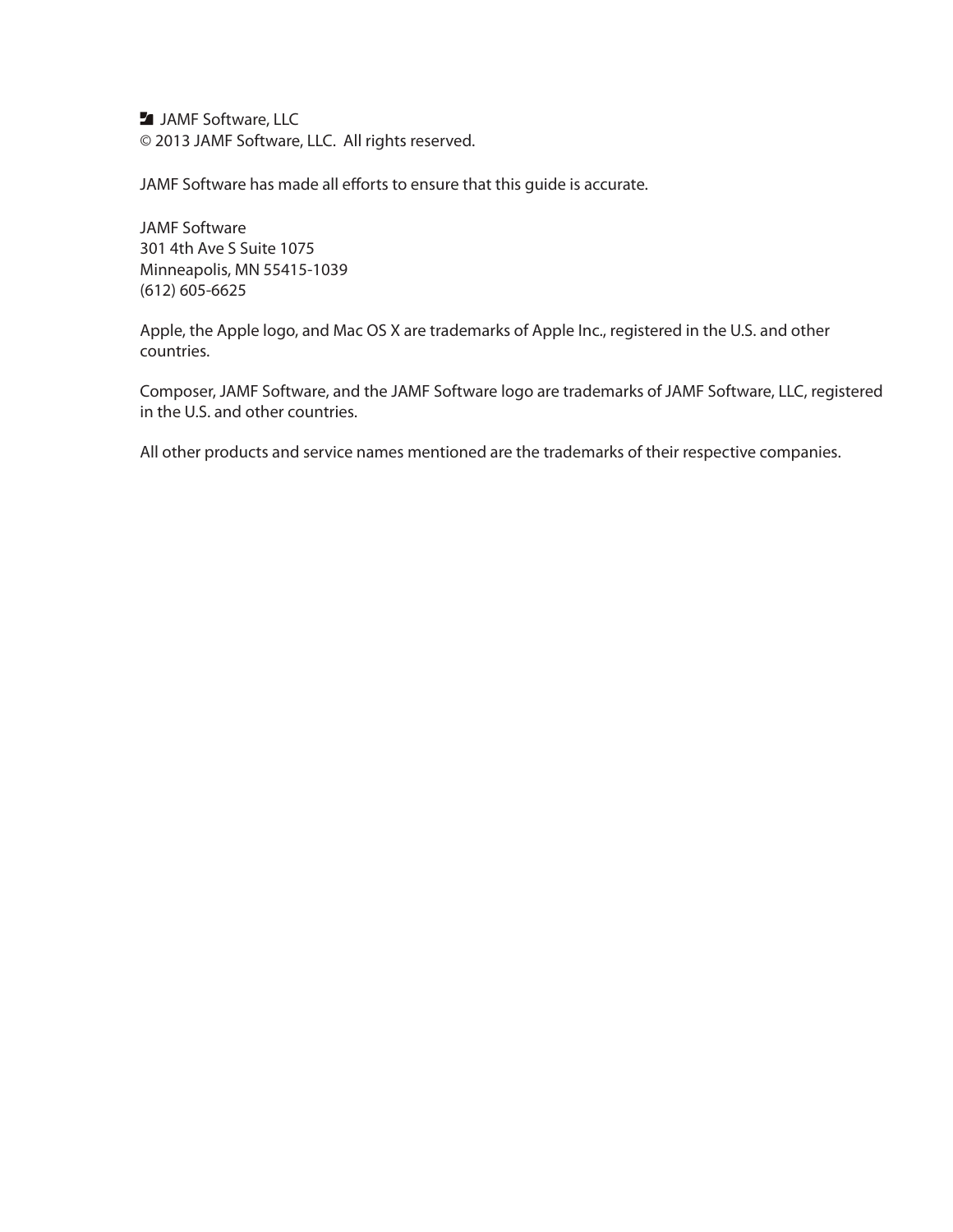### **Contents**

- **What's New in This Release**
- Key Features
- Implemented Feature Requests
- **Installation**
- Requirements
- Upgrading Composer
- **Bug Fixes and Enhancements**